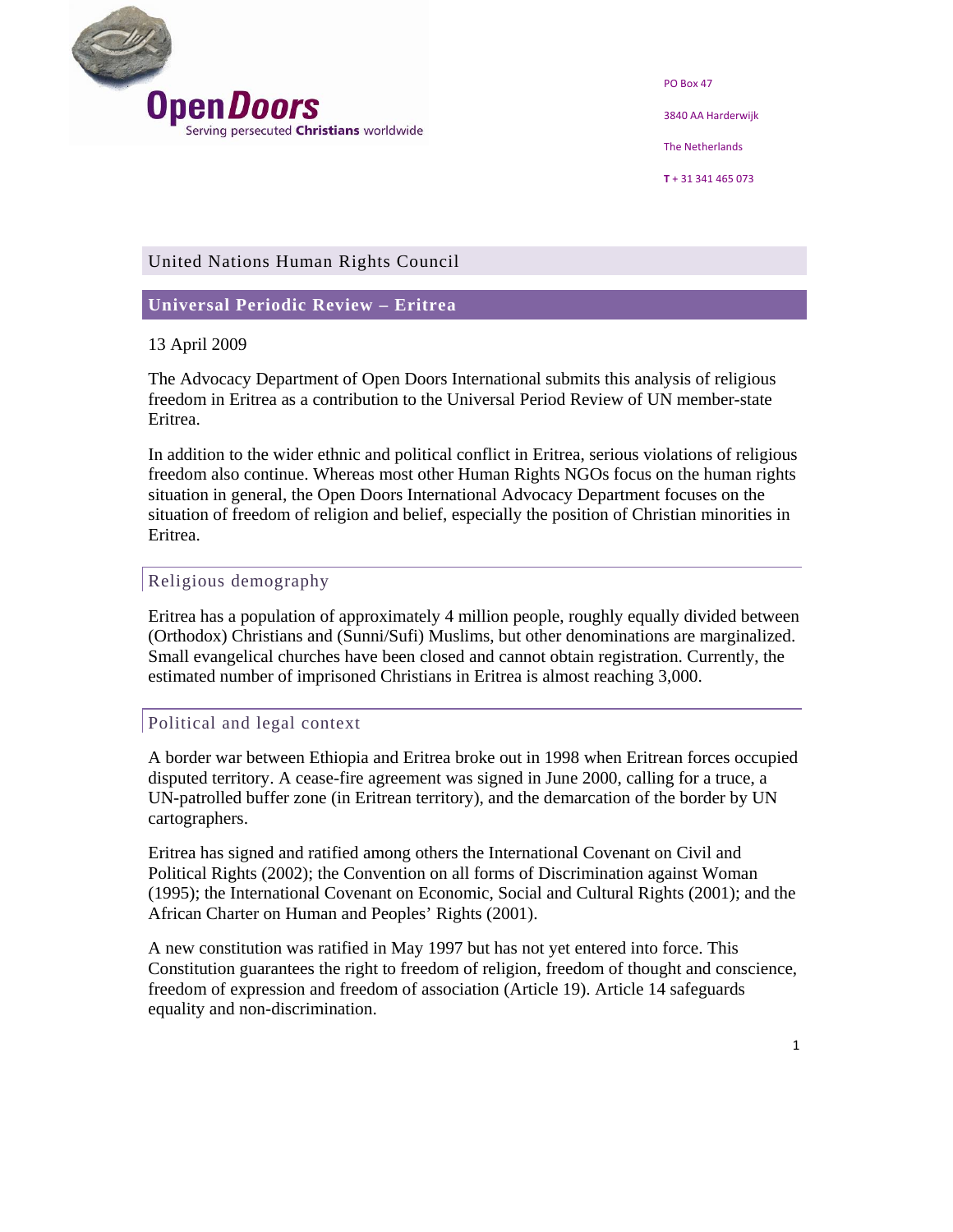

However, limitations are set on fundamental rights and freedoms, such as the right to freedom of religion and belief, "in the interest of national security, public safety or the economic well-being of the country, health or morals, for the prevention of public order or crime, or for the protection of the rights and freedoms of others" (Article 16.1); provisions which are not mentioned as legal limitations in the ICCPR.

Although Eritrea is a secular state with a secular law, the Islamic law (the Shariah) is still implemented by clerics (marriage, inheritance).

### Freedom of Religion

The fundamental right to freedom of religion and belief is seriously violated in Eritrea with approximately 3,000 prisoners of conscience, detained under dire circumstances and without neither official charges nor convictions (The Government itself however, consistently denies any allegations in this respect).

In October 1994, President Issayas Afwerki issued a directive, effectively denying all members of the Jehovah's Witnesses their basic civil; political; economic; and social rights, The Minister of Internal Affairs reiterated in 1995: "The Jehovah's Witnesses lost their right to citizenship because they refused to accept the Government of Eritrea and the laws." Jehovah's Witnesses continue to refuse national military service and reportedly are routinely imprisoned because the law does not recognize conscientious objections against military conscription.

In 2002, the Minister of Information issued a decree that all religions, except for the Eritrean Orthodox Church; Islam; the Roman Catholic Church; and the Evangelical Church of Eritrea (affiliated to the Lutheran World Federation) must fill out registration applications and cease religious activities and services until these applications were approved.

Since 2002, several religious groups have applied for registration. Applicants include several protestant and Pentecostal evangelical denominations, Seventh Day Adventists, and the Baha'i. However, none of these groups have obtained registration. Allegedly, the Jehovah Witnesses were not offered the opportunity to register at all.

Reportedly, in early 2003, the authorities began a crackdown on the non-registered churches. Serious violations of the right to freedom of religion and belief are documented, reporting disruption of private worship, mass arrests of attendees at religious weddings, prayer meetings, and other gatherings. Over 2,000 members of unregistered churches and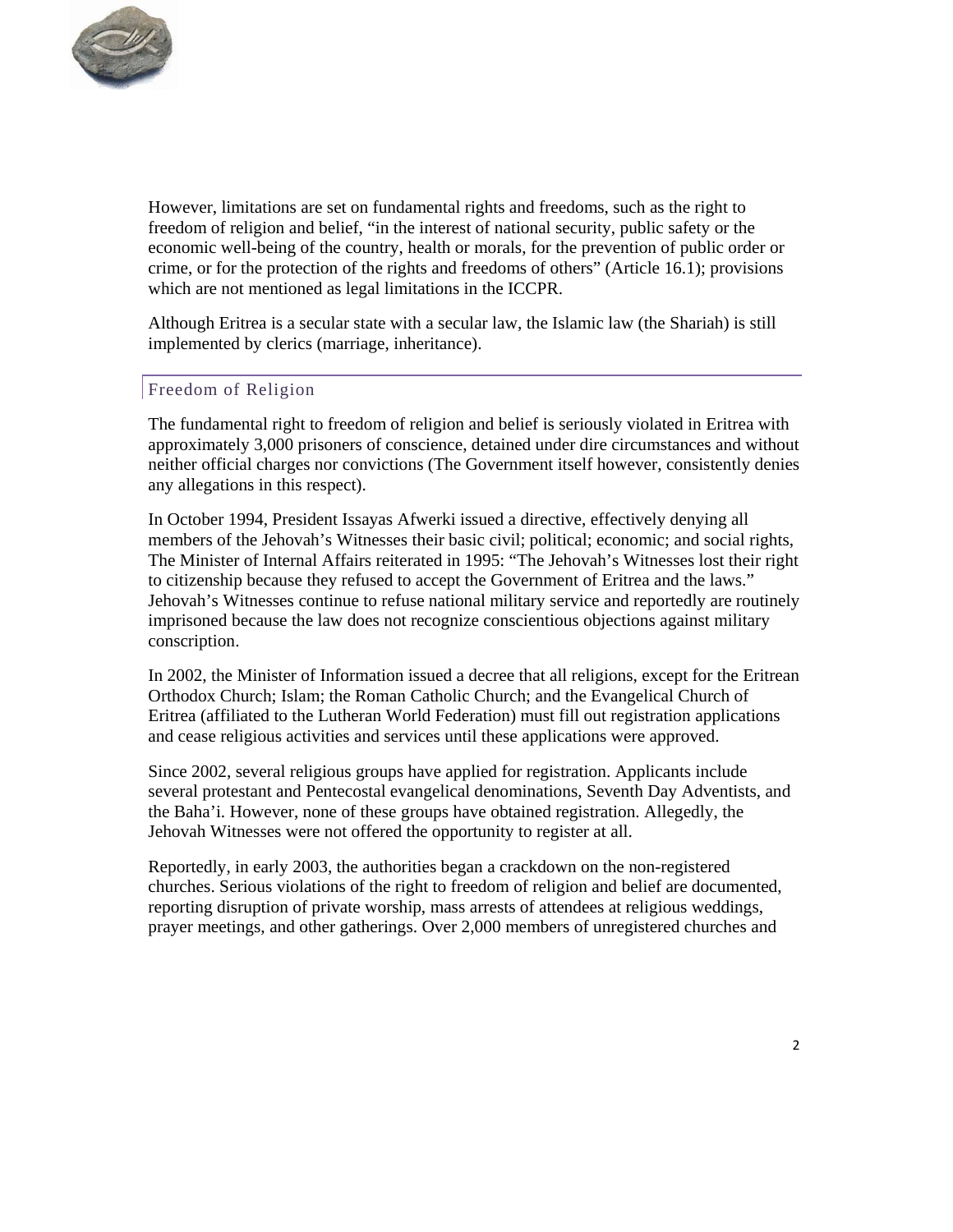

suspect Muslims have been detained, generally without charges and for an indefinite period of time (this figure includes women and children)<sup>1</sup>.

In 2006, the government began to attack registered churches as well. Reportedly, they aimed especially at the crackdown of the renewal movement in the Eritrean Orthodox Church: the Medhane Alem Orthodox church, arresting three orthodox priests. Moreover, the house arrest of Patriarch Abune, and his alleged incommunicado detention during the last months, is a clear example of government interference in religious matters<sup>2</sup>.

Adherents to minority faiths are reportedly pressurized to sign a document stating not to get involved in any unregistered religious practice anymore. As soon as the signature is given, the prisoner can walk free. However, generally they refuse to sign.

#### Religious Registration issues

In May 2002, the Eritrean government ordered all unregistered religious communities to close their places of worship and stop practicing their faith until they were registered. They had to apply for registration with the Department for Religious Affairs in the Office of the President in accordance with the 1995 *Proclamation regarding legally elucidating and regulating of religious activities and religions declaration NO 73/1995*, the full implementation of which had been delayed.

According to the Department of Religious Affairs, in 2006, twelve religious organizations applied for registration. Four of them fully complied with the requirements and could gain official recognition, including three evangelical or protestant groups, namely the Episcopals, the Seventh Day Adventists, and Faith Mission. A timeframe for registration has, however, not been given.

The Eritrean delegation to the UN Human Rights Committee in Geneva back in April 2005 declared that the Seventh Day Adventists would be accredited by the government soon. However, to date, the Seventh Day Adventists are still banned.

The authoritarian state rejects religions from the educational system and media and restricts their influence to the private sphere. Registered churches are subjected to state control. Only those religious leaders who accept state interference in the autonomy of the church and who are propagating the state policy are accepted by the authorities.

 $1$  For obvious reasons, these figures are hard to verify.

<sup>&</sup>lt;sup>2</sup> Patriarch Abuna Antonios was reportedly arrested for his protests against the arrest of the three priests of the Meshane Alem Orthodox Church and his refuse to cooperate with the authorities in closing down this church.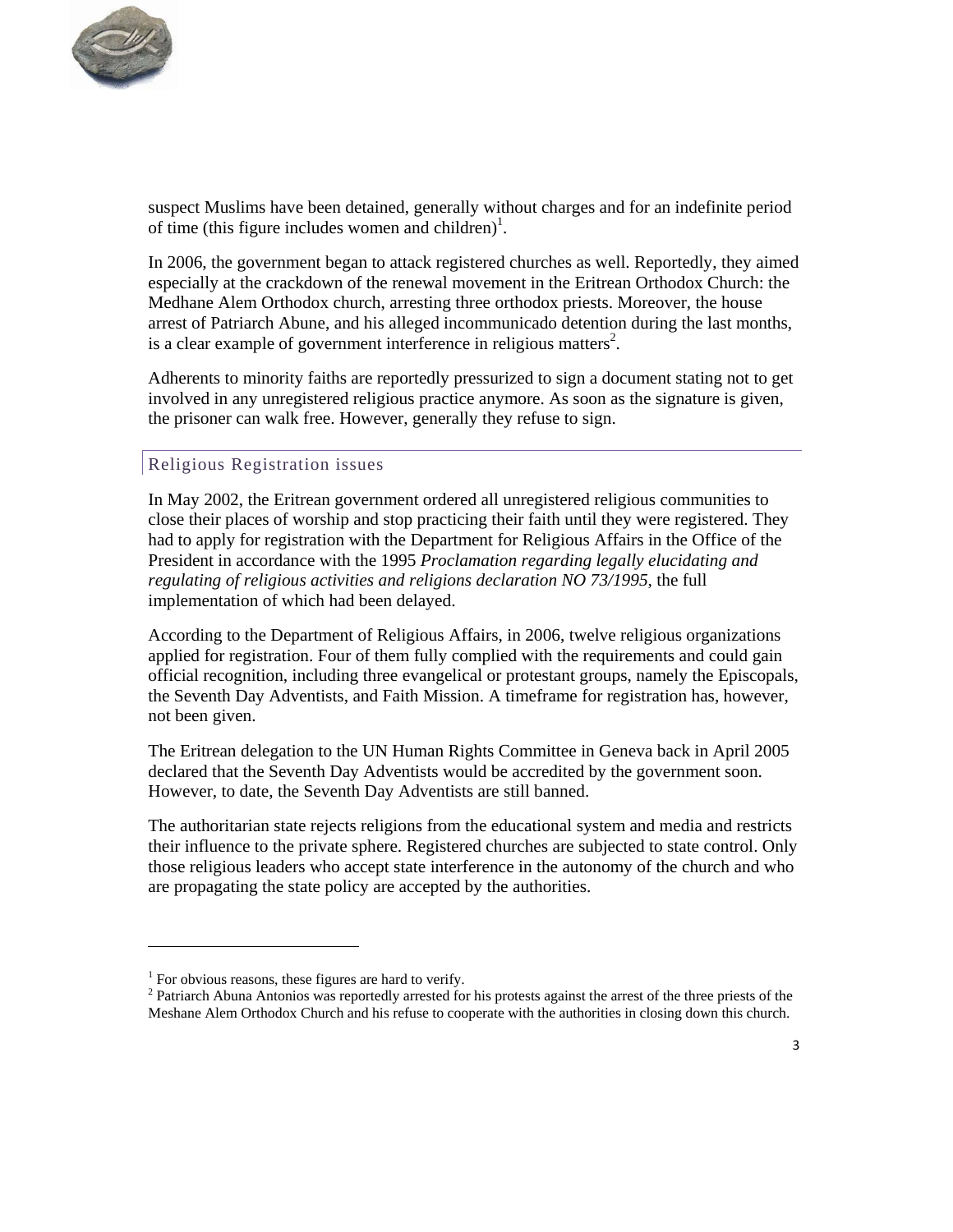

# World Watch List position:

<u> 1989 - Johann Barn, mars ar breithinn ar chuid ann an t-</u>

The violations of religious freedom and the deplorable situation of Christian minorities in Eritrea resulted in its position of the ninth place on the Open Doors World watch  $List<sup>3</sup>$ .

#### Detention situations

Allegedly, the detention facilities are appalling. Many detainees are kept under abysmal circumstances in overcrowded prison cells, metal shipping containers placed in the burning sun during day and extreme cold during the night, or underground isolation dungeons in military camps with no light, limited food, and the possibility to relief themselves only once a day.

There are reports that torture has routinely been used as a punishment for critics of the government and members of minority faiths, as well as for offences committed by military conscripts. Reportedly, open evangelisation are included in these offences as well.

#### Women

The Constitution of the Eritrean Republic grants equal rights to both sexes. The traditional culture, however, is one of the main causes of discrimination against women in many ways.

The Islamic Law and the Islamic Court are among the main sources of discrimination against women (for instance, polygamy is legal and women are not equal to men in inheritance matters). In the Orthodox tradition, women are also not equal to men either.

The high rate of Female Genital Mutilation (FGM) in Eritrea irrespective of tribe or religion shows that the state and the religious leaders have not enacted laws and policies that are aimed at the elimination of FGM.

<sup>&</sup>lt;sup>3</sup> The Open Doors World Watch List is compiled from a specially-designed questionnaire of 50 questions covering various aspects of religious freedom. A point value is assigned depending on how each question is answered. The total number of points per country determines its position on the World Watch List. The questions differentiate between the legal, official status of Christians and the actual situation of individual Christians. Attention is paid to the role of the church in society and to factors that may obstruct the freedom of religion in a country.